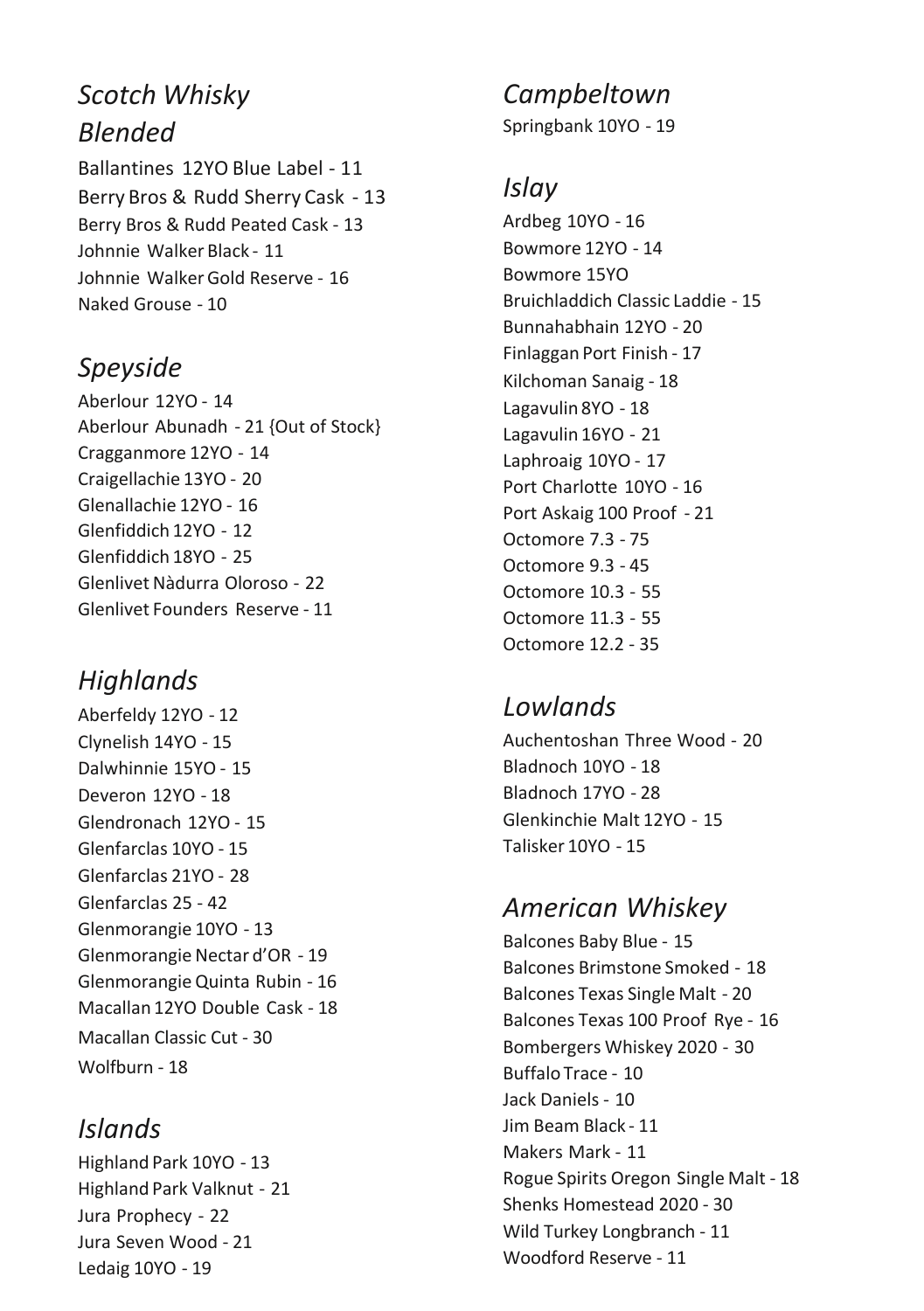#### *Canadian Whisky*

Canadian Club 12YO - 11 Crown Royal XO - 11

#### Irish Whiskey

Bushmills 16YO - 23 Connemara Peated - 14 Jameson Black Barrel – 12 Jameson Stout Cask - 10 Writers Tears - 13

#### *Australian Whisky*

23rd Street Single Malt - 22 23rd Street Batch No1 - 16 78 Degrees Australian - 14 Archie Rose Blasphemy - 14 Archie Rose White Rye - 11 Chief's Sons 900 Sweet Peat - 28 Fleurieu Distillery Signal to Noise - 26 Gospel Solera Rye - 12 Gospel Straight Rye - 14 Hellyer's Road Peated - 19 Hellyers Road 15YO - 23 Kempton Single Malt - 28 Lark Classic Cask - 40 {Out of Stock} Launceston Distillery Tawny Cask - 26 McHenry Single Malt - 45 Morris Rutherglen Muscat - 18 Morris Rutherglen Single Malt - 13 Pacific Moonshine by Brookie's -13 Starward Two-Fold - 11 Starward Nova Wine Cask - 14 Starward Solera - 17 Starward Fortis - 22 TImboon Cristie's Cut - 28

#### *International Whisky*

Millstone 92 Rye - 15 Paul John Bold - 14

#### *Japanese Whisky*

Nikka From The Barrel – 16 {Out of Stock} Nikka Coffey Grain - 20 Nikka Coffey Malt -20 Nikka Days - 11 Suntory Kakubin - 10 Kensei Japanese Whisky - 11

## *Brandy/Grape*

23rd Street 'Not Your Nanna's Brandy' - 10 Sullivan's Cove XO - 45 Pucara Pisco Quebranta - 12

## *Gin/Juniper*

Applewood - 13 Applewood Coral - 13 Arctic Blue \$14 Four Pillars Rare Dry - 11 Four Pillars Shiraz - 13 {Out of Stock} Four Pillars Olive Leaf - 13 Gin Mare - 13 Hendricks - 12 Haymans Sloe - 10 Never Never Triple Juniper - 12 Never Never Aquavit - 15 Never Never Ginache - 15 Nikka Coffey Gin - 13 {Out of Stock} Vickers London Dry - 10